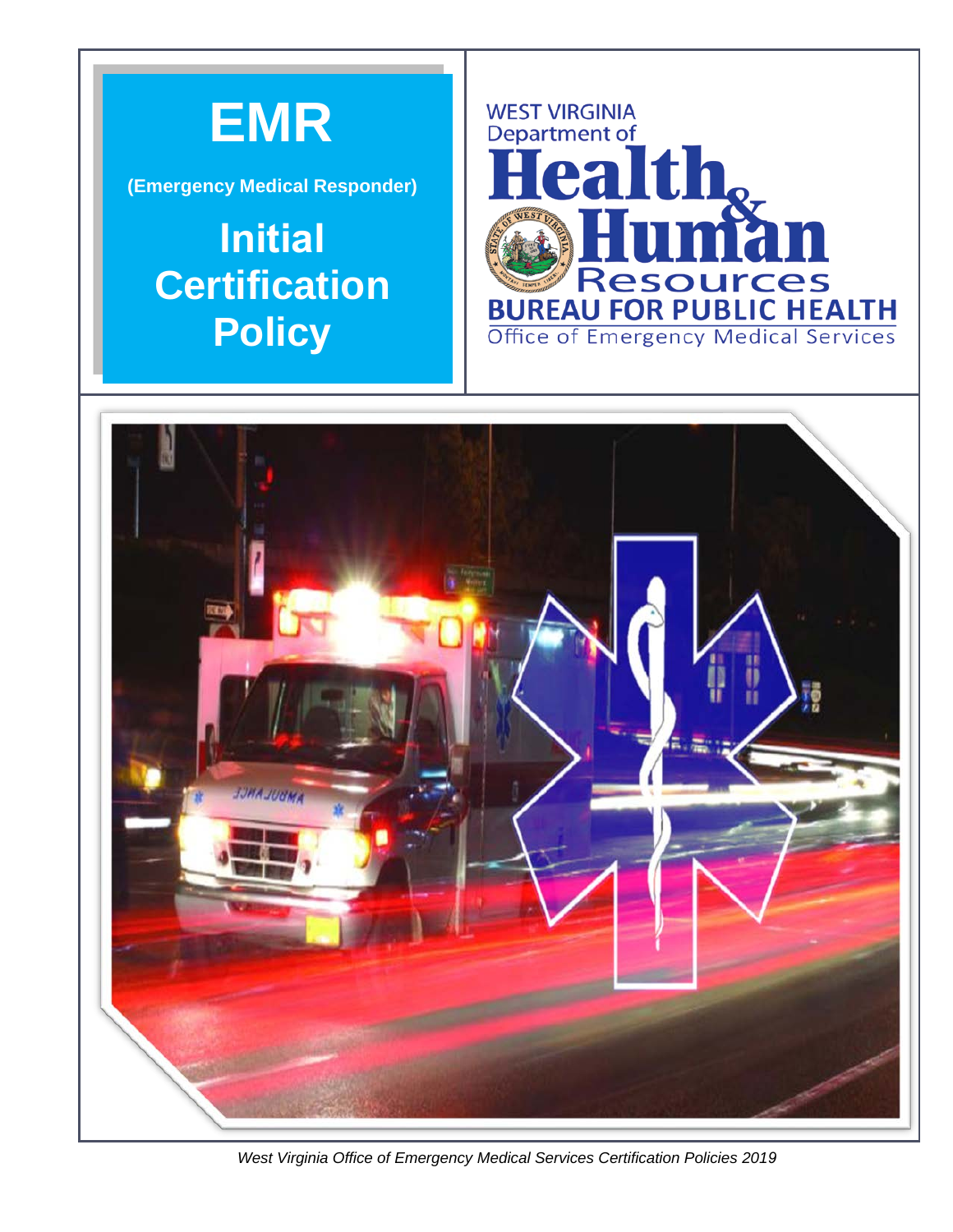

## **EMR Initial Certification Policy and Procedures**

**PURPOSE:** To establish requirements necessary for all applicants seeking certification and authorization to be credentialed and practice at the Emergency Medical Responder level.

**POLICY:** To ensure consistent standards and procedures for certifying as an Emergency Medical Responder (EMR) in West Virginia.

## **PROCEDURE/REQUIREMENTS:**

- **A.** Create a valid WVOEMS account.
- **B.** Create a valid National Registry account.
- **C.** Apply for certification by completing an online application at www.wvoems.org/ecert.
- **D.** Submit the appropriate fees as required in WV §64 CSR 48-6.9.
- **E.** Disclose any limitation or exclusion by any EMS Agency, EMS Medical Director, or any other healthcare professions certification or licensing authority in any state, territory or the U.S. Military Services.
- **F.** Apply for and be cleared by the State and National background checks for WVOEMS as required in WV §16- 4C-8.1.1.
- **G.** Successfully complete Hazmat Awareness training meeting OSHA 1910.120 or higher standards.
- **H.** Successfully complete a WVOEMS approved MCI Awareness and Operations Training program (6 hours). *This requirement only applies if the applicant has never completed this program previously. This initial program is a onetime only requirement.*
- **I.** Successfully complete an approved CPR Training course meeting WV §64 CSR 48- 6.7.a.4 at the professional/healthcare provider level.
- **J.** Complete a WVOEMS approved course meeting the current approved education standards consisting of a minimum of seventy-two (72) classroom hours conducted by a WVOEMS approved training institute.